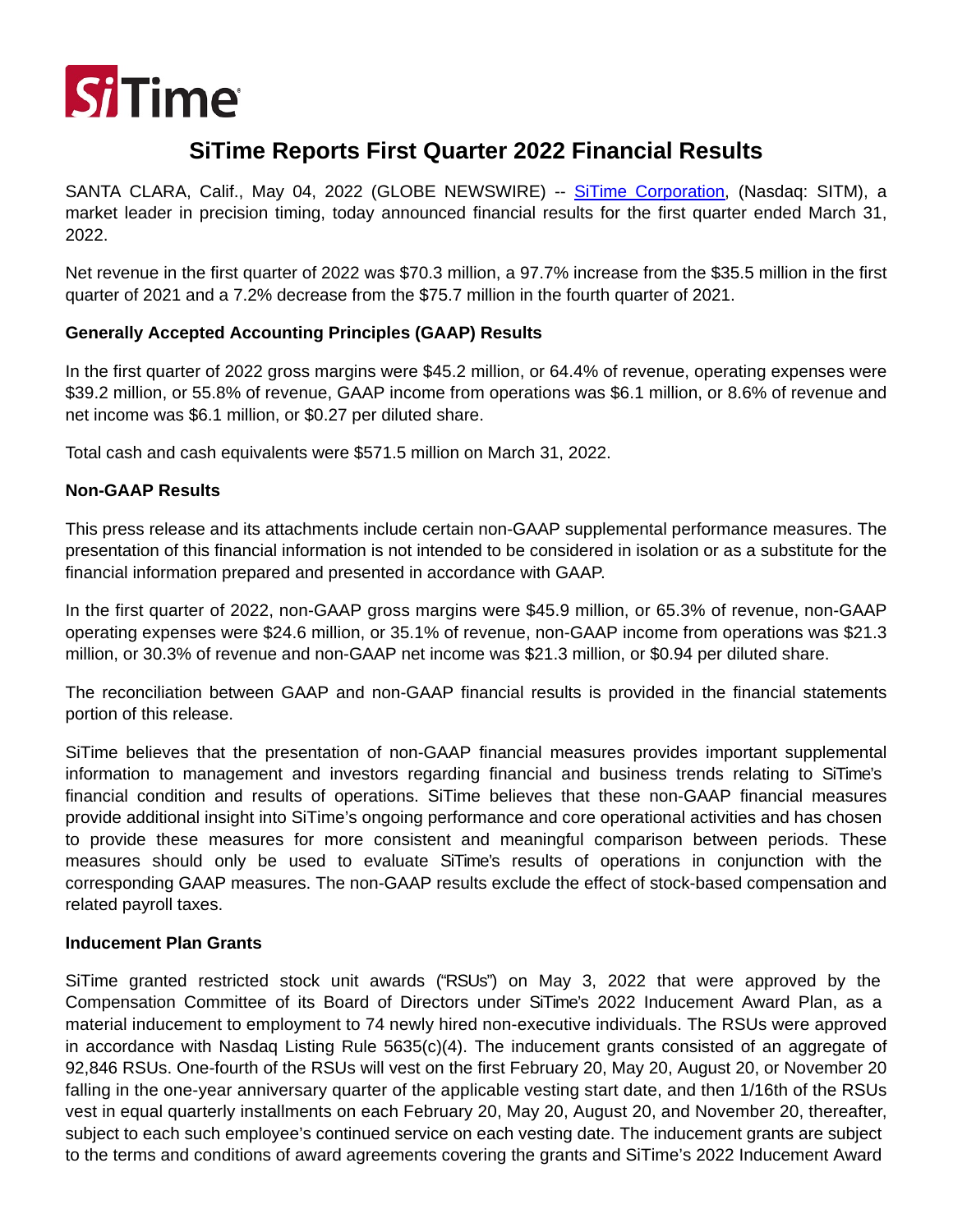Plan.

# **Conference Call**

SiTime will broadcast its first quarter of 2022 financial results conference call today, May 4, 2022, at 2:00 p.m. Pacific Time (5:00 p.m. Eastern Time), which can be accessed by calling +1-844-467-7657 and using conference ID 7229109. The conference call will also be available via a live webcast on the investor relations section of the SiTime website at [investor.sitime.com.](https://www.globenewswire.com/Tracker?data=8plfv_-X9eI8R5_jCaaZXxOJbuBw1vUwpibLMulziXO_LjpbGBvsBMn8Dv-Tm0_3XaAb0oXBonTGA21wZsFnRQG8xKYpKJ0idM6a1elgfEDRKILfYKdXb5qzMWfbekdQu9ynYsp8Pa4gzc30nW0kOQ==) Please access the website at least a few minutes prior to the start of the call to download and install any necessary audio software. An archived webcast replay of the call will be available on the website for a limited period of time.

# **About SiTime**

SiTime Corporation is a market leader in precision timing. Our programmable solutions offer a rich feature set that enables customers to differentiate their products with higher performance, smaller size, lower power, and better reliability. With over 2 billion devices shipped, SiTime is changing the timing industry. For more information, visit [www.sitime.com.](https://www.globenewswire.com/Tracker?data=U8GjYezmKr3Vh5hrHxQJFufQenWcnYXrq70PW1eIWOJp4Ja73QUudM2U7S3oa0Kdn8zooo-akYCkZp8wearmbg==)

## **SiTime Corporation Unaudited GAAP Condensed Consolidated Statements of Operations**

|                                                                                | <b>Three Months Ended</b>        |        |                |          |
|--------------------------------------------------------------------------------|----------------------------------|--------|----------------|----------|
|                                                                                | March 31, 2022                   |        | March 31, 2021 |          |
|                                                                                | (in thousands, except per share) |        |                |          |
|                                                                                |                                  |        | data)          |          |
| Revenue                                                                        | \$                               | 70,253 | \$.            | 35,542   |
| Cost of revenue                                                                |                                  | 25,020 |                | 16,725   |
| Gross profit                                                                   |                                  | 45,233 |                | 18,817   |
| Operating expenses:                                                            |                                  |        |                |          |
| Research and development                                                       |                                  | 20,595 |                | 11,180   |
| Selling, general and administrative                                            |                                  | 18,578 |                | 11,123   |
| Total operating expenses                                                       |                                  | 39,173 |                | 22,303   |
| Income (loss) from operations                                                  |                                  | 6,060  |                | (3, 486) |
| Other income (expense), net                                                    |                                  | 148    |                | (39)     |
| Income (loss) before income taxes                                              |                                  | 6,208  |                | (3,525)  |
| Income tax expense                                                             |                                  | (68)   |                | (40)     |
| Net income (loss)                                                              | \$                               | 6,140  | \$             | (3, 565) |
| Net income (loss) attributable to common stockholders and comprehensive income |                                  | 6,140  |                | (3, 565) |
| Net income (loss) per share attributable to common stockholders, basic         |                                  | 0.29   |                | (0.20)   |
| Net income (loss) per share attributable to common stockholders, diluted       |                                  | 0.27   |                | (0.20)   |
| Weighted-average shares used to compute basic net income per share             |                                  | 20,921 |                | 17,868   |
| Weighted-average shares used to compute diluted net income per share           |                                  | 22,703 |                | 17,868   |

## **SiTime Corporation Unaudited Reconciliation of Non-GAAP Adjustments**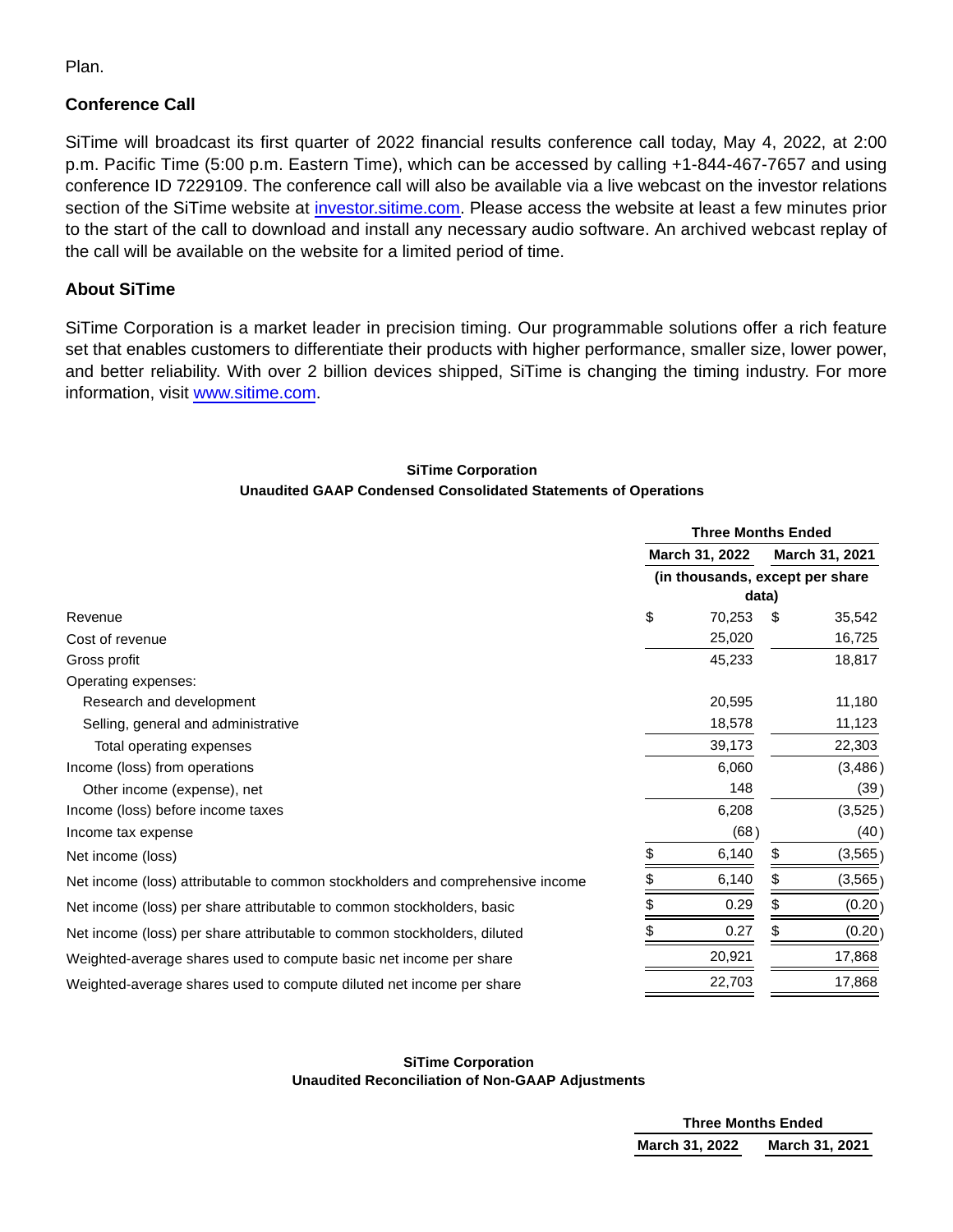|                                                                                     |               | (in thousands, except per share<br>data) |    |          |  |
|-------------------------------------------------------------------------------------|---------------|------------------------------------------|----|----------|--|
| Reconciliation of GAAP gross profit and margin to non-GAAP                          |               |                                          |    |          |  |
| Revenue                                                                             | \$            | 70,253                                   | \$ | 35,542   |  |
| GAAP gross profit                                                                   |               | 45,233                                   |    | 18,817   |  |
| GAAP gross margin                                                                   |               | 64.4%                                    |    | 52.9%    |  |
| Stock-based compensation and related taxes                                          |               | 656                                      |    | 461      |  |
| Non-GAAP gross profit                                                               | \$            | 45,889                                   | \$ | 19,278   |  |
| Non-GAAP gross margin                                                               |               | 65.3%                                    |    | 54.2%    |  |
| Reconciliation of GAAP operating expenses to non-GAAP                               |               |                                          |    |          |  |
| GAAP research and development expenses                                              |               | 20,595                                   |    | 11,180   |  |
| Stock-based compensation and related taxes                                          |               | (6, 144)                                 |    | (2,998)  |  |
| Non-GAAP research and development expenses                                          | \$            | 14,451                                   | \$ | 8,182    |  |
| GAAP sales, general and administrative expenses                                     |               | 18,578                                   |    | 11,123   |  |
| Stock-based compensation and related taxes                                          |               | (8,404)                                  |    | (4,000)  |  |
| Non-GAAP sales, general and administrative expenses                                 | $\frac{1}{2}$ | 10,174                                   | \$ | 7,123    |  |
| Total Non-GAAP operating expenses                                                   | \$            | 24,625                                   | \$ | 15,305   |  |
| Reconciliation of GAAP income from operations to non-GAAP income<br>from operations |               |                                          |    |          |  |
| GAAP income (loss) from operations                                                  | \$            | 6,060                                    | \$ | (3,486)  |  |
| Stock-based compensation and related taxes                                          |               | 15,204                                   |    | 7,459    |  |
| Non-GAAP income from operations                                                     | \$            | 21,264                                   | \$ | 3,973    |  |
| Non-GAAP income from operations as a percentage of revenue                          |               | 30.3%                                    |    | 11.2%    |  |
| Reconciliation of GAAP net income to non-GAAP net income                            |               |                                          |    |          |  |
| GAAP net income (loss)                                                              | \$            | 6,140                                    | \$ | (3, 565) |  |
| Stock-based compensation and related taxes                                          |               | 15,204                                   |    | 7,459    |  |
| Non-GAAP net income                                                                 | \$            | 21,344                                   | \$ | 3,894    |  |
| Weighted-average shares used to compute diluted net income                          |               | 22,703                                   |    | 17,868   |  |
| per share                                                                           |               |                                          |    |          |  |
| Stock-based compensation and related taxes                                          |               |                                          |    |          |  |
| Stock-based compensation                                                            | \$            | 14,280                                   | \$ | 5,902    |  |
| Stock-based compensation related taxes                                              |               | 924                                      |    | 1,557    |  |
| Stock-based compensation and related taxes                                          | \$            | 15,204                                   | \$ | 7,459    |  |
| GAAP net income (loss) per share diluted                                            | \$            | 0.27                                     | \$ | (0.20)   |  |
| Non-GAAP adjustments detailed above                                                 |               | 0.67                                     |    | 0.42     |  |
| Non-GAAP net income per share diluted                                               | \$            | 0.94                                     | \$ | 0.22     |  |

## **SiTime Corporation Unaudited GAAP Condensed Consolidated Balance Sheets**